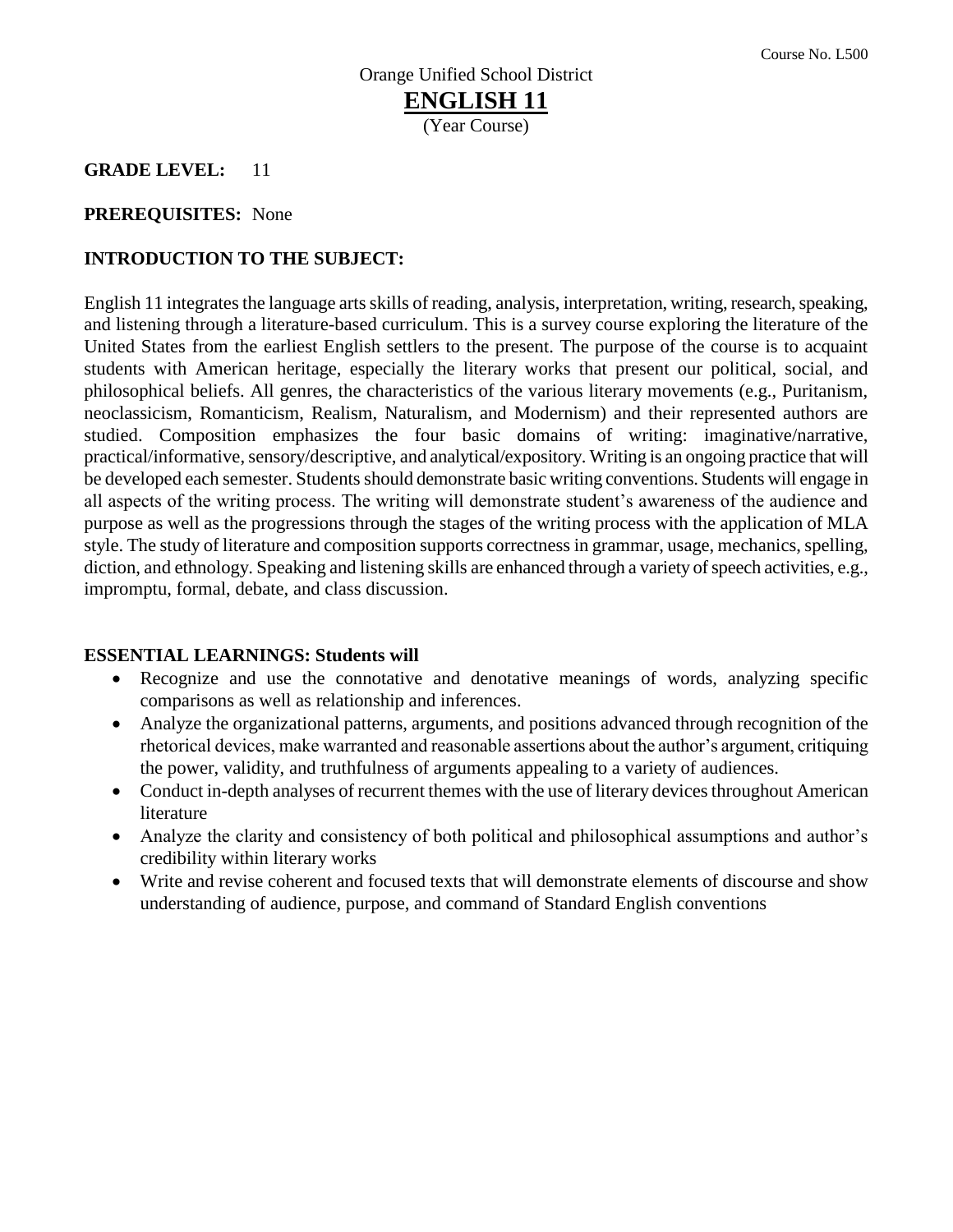## **FIRST SEMESTER**

#### **ASSESSMENT BLUEPRINT:**

| <b>Semester</b> |        | <b>Standard</b>                                     | # of Questions |
|-----------------|--------|-----------------------------------------------------|----------------|
|                 | RW.1.1 | Terms in political science and history              |                |
|                 | RW.1.2 | Greek, Latin, Anglo-Saxon roots/affixes             |                |
|                 | RW.1.3 | Analogies                                           | $\overline{2}$ |
|                 | RC.2.1 | Public documents                                    | $\overline{2}$ |
|                 | RC.2.3 | Verify/clarify facts in expository text             | $\overline{2}$ |
|                 | RC.2.4 | Defend/clarify interpretations                      |                |
|                 | RC.2.5 | Implicit/explicit philosophical assumptions/beliefs |                |
|                 | RC.2.6 | Power, validity, truthfulness of arguments          | 3              |
|                 | RL.3.1 | Characteristics of sub-genres                       | $\overline{2}$ |
|                 | RL.3.2 | Theme                                               |                |
|                 | RL.3.4 | Imagery, personification, figures of speech, sounds | $\overline{2}$ |
|                 | RL.3.5 | Influence of historical period                      |                |
|                 | RL.3.6 | Archetypes                                          |                |
|                 | RL.3.8 | Political assumptions                               |                |
|                 | RL.3.9 | Philosophical arguments                             |                |
|                 | WC.1.1 | Grammar, diction, paragraph/sentence structure      | $\overline{4}$ |
|                 | WC.1.2 | Spelling, punctuation, capitalization               | $\overline{2}$ |
|                 | WS.1.1 | Elements of discourse                               | $\overline{2}$ |
|                 | WS.1.2 | Point of view, characterization, style              |                |
|                 | WS.1.3 | Structure and support of ideas                      | $\overline{2}$ |
|                 | WS.1.4 | Rhetorical devices                                  | 3              |
|                 | WS.1.5 | Tone                                                |                |
|                 | WS.1.9 | <b>Revisions</b>                                    | 3              |

#### I. Writing and English Language conventions are integrated throughout the semester.

|  | А. | Writing applications/strategies                                         | WS.1.           |
|--|----|-------------------------------------------------------------------------|-----------------|
|  |    |                                                                         | through         |
|  |    |                                                                         | WS.1.           |
|  | B  | Integrated grammar, usage, mechanics, and spelling related instruction. |                 |
|  |    |                                                                         | through         |
|  |    |                                                                         | WC <sub>1</sub> |

## II. Beginnings (1750)

Choose from the following:

- 1. Onondaga, Modoc, Iroquois, Navajo
- 2. Nunez, de Vaca, Cardenas, Equiano
- 3. Christopher Columbus, William Bradford, John Smith
- 4. Anne Bradstreet, Edward Taylor, Jonathan Edwards
- 5. Other representative work at teacher discretion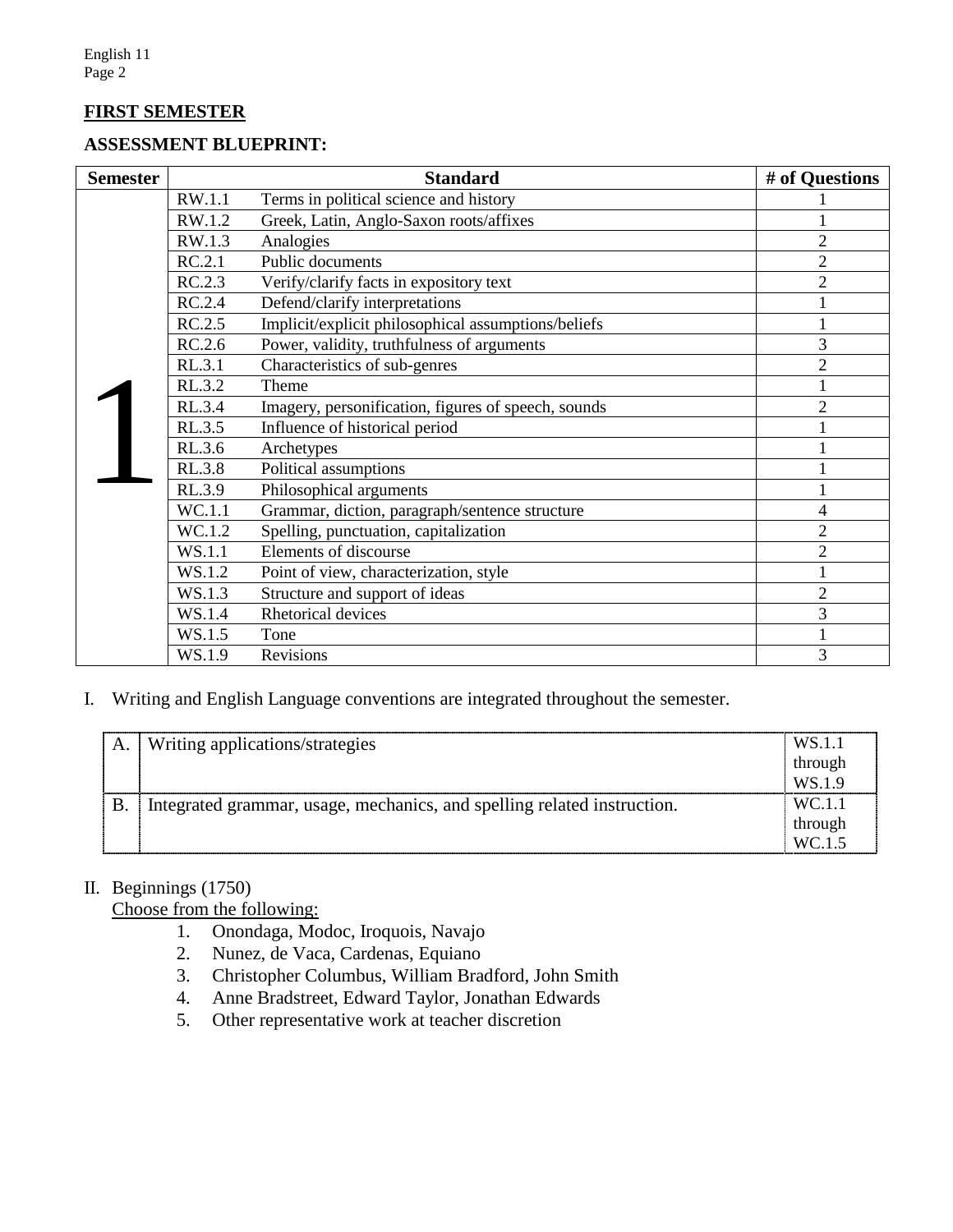|                 | <b>Focus Topics</b>               | Standard |
|-----------------|-----------------------------------|----------|
| A.              | Structural elements               | RC.2.2   |
|                 |                                   | RL.3.1   |
|                 |                                   | RL.3.2   |
|                 |                                   | RL.3.3   |
|                 |                                   | RL.3.4   |
| <b>B</b> .      | Historical/social context of work | RL.3.5   |
| $\mathcal{C}$ . | Background of author              | RC.2.1   |
|                 |                                   | RC.2.5   |
|                 |                                   | RL.3.9   |
|                 | D. Literary terms and vocabulary  | RW.1.1   |
|                 |                                   | RW.1.2   |
|                 |                                   | RW.1.3   |
|                 |                                   | RC.2.3   |

## III. A Nation is Born

Choose from the following:

- 1. Benjamin Franklin, Thomas Jefferson, Thomas Paine, Phillis Wheatley
- 2. Patrick Henry, John F. Kennedy, Martin Luther King, Jr.
- 3. Abigail Adams, Jean de Crevecoeur
- 4. Other representative work at teacher discretion

|       | <b>Focus Topics</b>                                                 | <b>Standard</b> |
|-------|---------------------------------------------------------------------|-----------------|
| A     | Historical/social context of work                                   | RL 3.5          |
| $B$ . | Background of author/impact on text                                 | RC.2.4          |
|       |                                                                     | RC.2.5          |
|       |                                                                     | RL3.9           |
|       | Rhetorical devices/public vs. private documents                     | RC.2.1          |
| D.    | Analysis of mood, theme, tone                                       | RL 32           |
|       |                                                                     | RI.33           |
| Ε.    | Analysis of impact of public documents and their appeal to audience | RC.2.1          |
|       |                                                                     | RC.2.3          |
|       |                                                                     | RC.2.6          |
| F.    | Oral language activities                                            | WC 11           |

#### IV. Novels, Nonfiction, Drama

Choose from the following:

- 1. *The Crucible* (Arthur Miller)
- 2. *The Scarlet Letter* (Nathaniel Hawthorne)
- 3. *The Autobiography of Benjamin Franklin* (Benjamin Franklin)
- 4. Other representative work at teacher discretion

|   | <b>Focus Topics</b>                  |          |
|---|--------------------------------------|----------|
|   | Dramatic structure                   | $RI$ 3 1 |
| B | Background of the author             | RC24     |
|   |                                      | RC25     |
|   |                                      |          |
|   | C.   Literary devices and vocabulary | RC25     |
|   |                                      |          |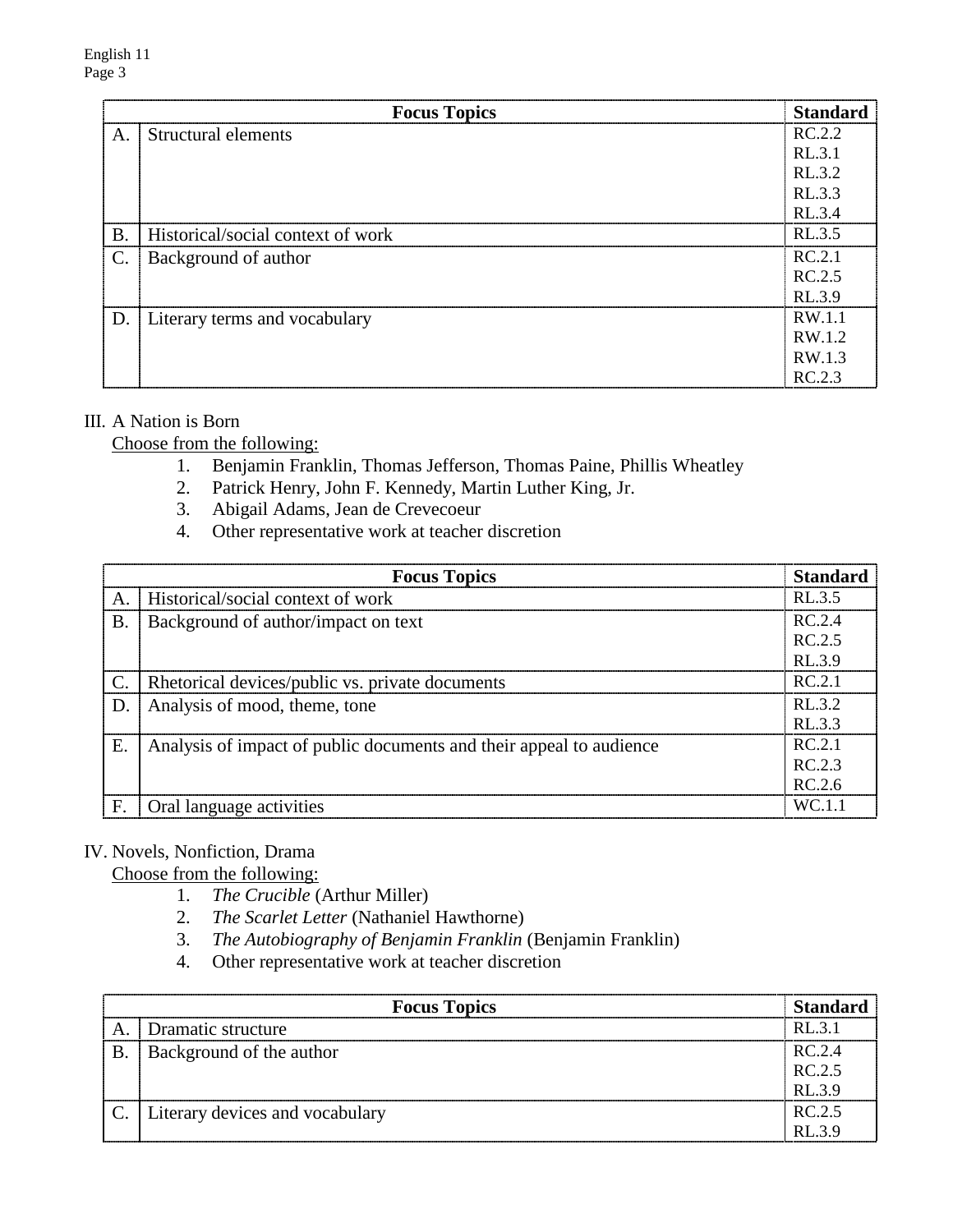English 11 Page 4

## V. A Growing Nation (1800-1870)

Choose from the following:

- 1. Irving, Longfellow, Bryant, Holmes, Lowell, Whittier, Lewis, Powell
- 2. Poe, Hawthorne, Melville
- 3. Emerson, Thoreau
- 4. Dickinson, Whitman
- 5. Other representative work at teacher discretion

| <b>Focus Topics</b> |                                                                       |        |
|---------------------|-----------------------------------------------------------------------|--------|
|                     | Reading/understanding short story/poetry (denotation and connotation) | RI.31  |
| <b>B.</b>           | Figurative language, poetic terms, devices, vocabulary                | RL 3.4 |
|                     | Background of author/impact on text                                   | RC.2.1 |
|                     |                                                                       | RC.2.4 |
|                     |                                                                       | RC.2.5 |
|                     |                                                                       | RL3.9  |
|                     | Historical context of work                                            | RL3.5  |
|                     |                                                                       | RL3.8  |

#### V. Novels

Choose **one** from the following:

- 1. *The Adventures of Huckleberry Finn* (Mark Twain)
- 2. *The Red Badge of Courage* (Stephen Crane)
- 3. *The Narrative of the Life of a Slave* (Frederick Douglass)
- 4. Other representative work at teacher discretion

| <b>Focus Topics</b><br><b>Standard</b> |                                                         |        |
|----------------------------------------|---------------------------------------------------------|--------|
| A.                                     | Socio-historic background /social and political context | RL.3.5 |
|                                        |                                                         | RL.3.8 |
|                                        |                                                         | RL.3.9 |
| В.                                     | Literary terms                                          | RC.2.5 |
|                                        |                                                         | RL.3.9 |
| $\mathcal{C}$ .                        | Universal themes/archetypes                             | RL.3.2 |
|                                        |                                                         | RL.3.5 |
|                                        |                                                         | RL.3.6 |
|                                        | Figurative language                                     | RL 3.4 |
| E                                      | Plot, characterization, setting                         | RI.35  |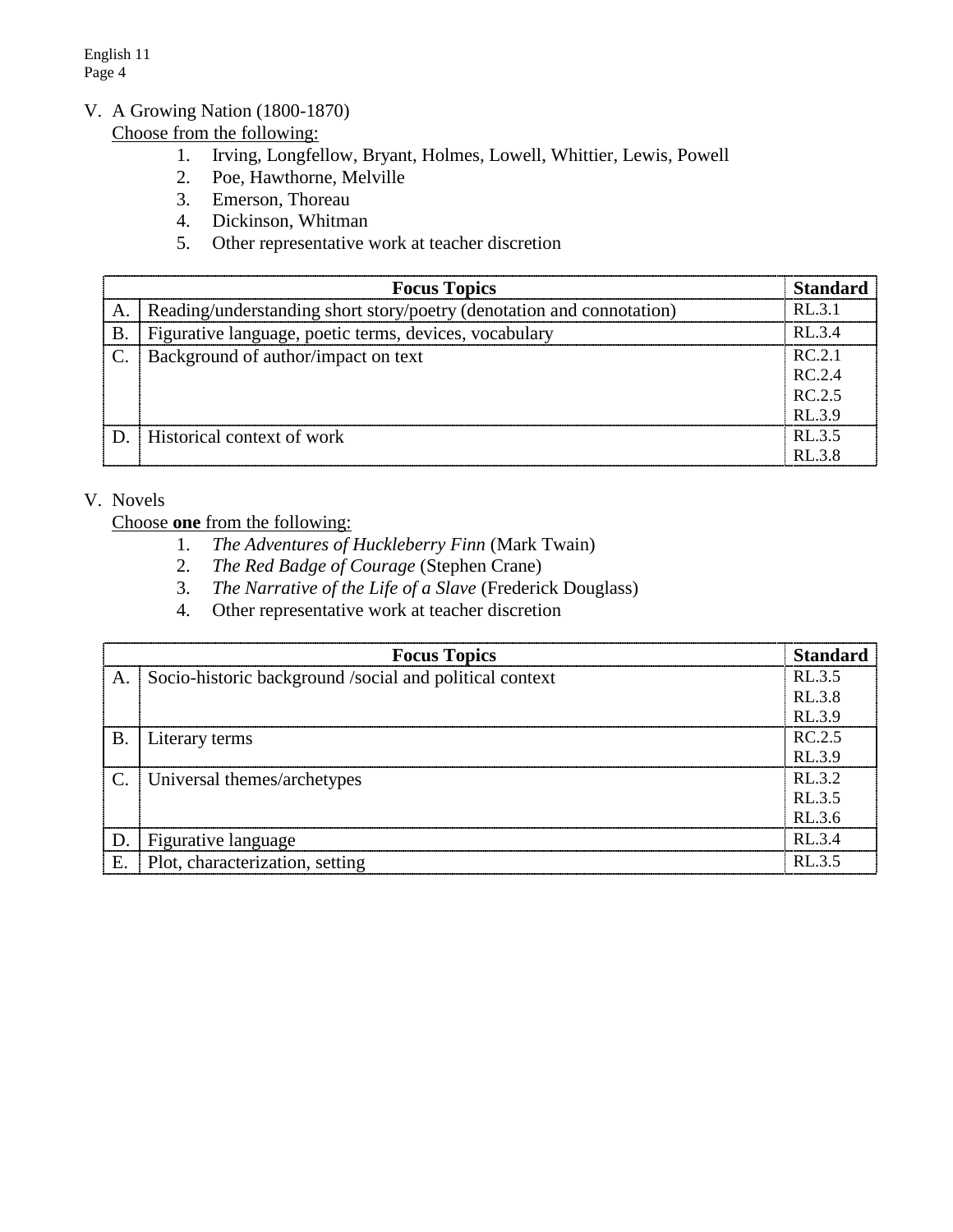#### **SECOND SEMESTER**

#### **ASSESSMENT BLUEPRINT:**

| <b>Semester</b> |               | <b>Standard</b>                                     | # of Questions |
|-----------------|---------------|-----------------------------------------------------|----------------|
|                 | RW.1.1        | Terms in political science and history              |                |
|                 | RW.1.2        | Greek, Latin, Anglo-Saxon roots/affixes             |                |
|                 | RW.1.3        | Analogies                                           | 3              |
|                 | RC.2.1        | Public documents                                    |                |
|                 | RC.2.2.       | Clarity of meaning                                  |                |
|                 | RC.2.3        | Verify/clarify facts in expository text             | $\overline{2}$ |
|                 | RC.2.4        | Defend/clarify interpretations                      |                |
|                 | RC.2.5        | Implicit/explicit philosophical assumptions/beliefs |                |
|                 | RC.2.6        | Power, validity, truthfulness of arguments          |                |
|                 | RL.3.1        | Characteristics of sub-genres                       | $\overline{2}$ |
|                 | RL.3.2        | Theme                                               |                |
|                 | RL.3.3        | Irony, tone, mood, style, sound                     |                |
|                 | RL.3.4        | Imagery, personification, figures of speech, sounds |                |
|                 | RL.3.5        | Influence of historical period                      | 3              |
|                 | RL.3.6        | Archetypes                                          |                |
|                 | <b>RL.3.8</b> | Political assumptions                               | $\overline{2}$ |
|                 | WS.1.1        | Elements of discourse                               | $\overline{2}$ |
|                 | WS.1.2        | Point of view, characterization, style              |                |
|                 | WS.1.4        | Rhetorical devices                                  | 3              |
|                 | WS.1.5        | Tone                                                | 3              |
|                 | WS.1.9        | <b>Revisions</b>                                    | 8              |

I. Writing and English Language conventions are integrated throughout the semester.

| A | Writing applications/strategies                                         | WS 1.   |
|---|-------------------------------------------------------------------------|---------|
|   |                                                                         | through |
|   |                                                                         |         |
|   | Integrated grammar, usage, mechanics, and spelling related instruction. |         |
|   |                                                                         | through |
|   |                                                                         |         |

#### II. Division, Reconciliation, and Expansion (1850-1914) Choose from the following:

- 1. Crane, Spirituals, Douglass, Bierce, Lincoln, Lee
- 2. Chestnut, Goss, McKim, Sojourner Truth, Molly Moore
- 3. Twain, Harte, Chief Joseph, Larry McMurty
- 4. Chopin, Wharton, Cather; Poets: Dunbar, Robinson, Masters
- 5. Other representative work at teacher discretion

|   | <b>Focus Topics</b>               |              |
|---|-----------------------------------|--------------|
| A | Structural elements               | RC22         |
|   |                                   | RI.31        |
|   |                                   | RL.3.2       |
|   |                                   | RL.3.3       |
| . |                                   |              |
| B | Historical/social context of work | RL.3.5       |
|   |                                   | $R1 \t3 \t8$ |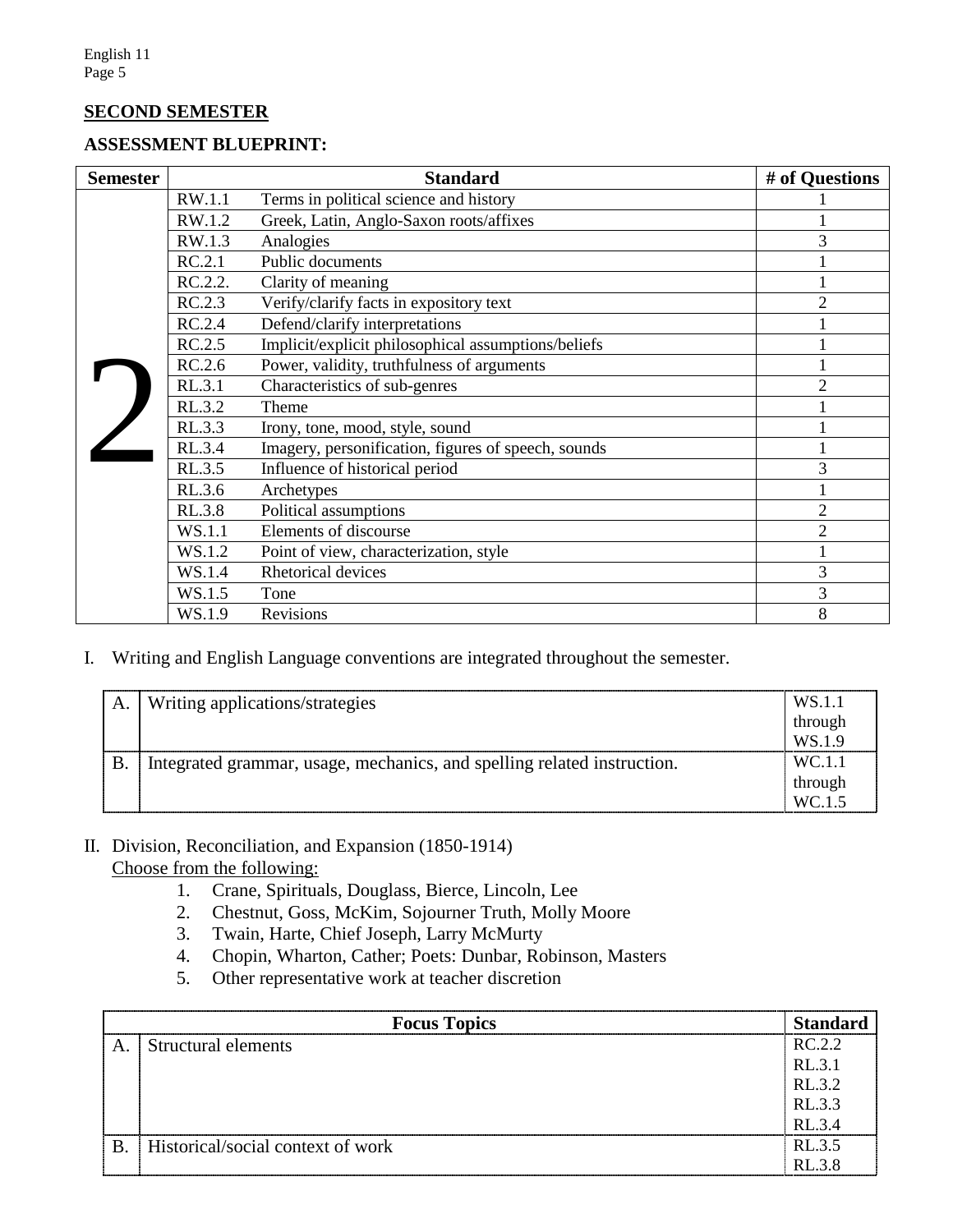| $\mathbf{C}$ . | <b>Background of author</b>   | RC.2.4 |
|----------------|-------------------------------|--------|
|                |                               | RC.2.5 |
|                |                               | RL.3.9 |
| D.             | Literary terms and vocabulary | RW.1.1 |
|                |                               | RW.1.2 |
|                |                               | RW.1.3 |
|                |                               | RC.2.5 |
|                |                               | RL.3.9 |

III. Disillusion, Defiance, and Discontent (1914-1946)

Choose from the following:

- 1. Poets: Eliot, Pound, Williams, H.D., Cummings, Auden, MacLeish Short Story: Fitzgerald, Steinbeck, Wolf
- 2. Poets: Sandburg, Frost, Hughes, McKay, Cullen, Bontemps, Toomer Short Story: Hemingway, Welty, Porter, Faulkner, Thurber, E.B. White, Hurston
- 3. Other representative work at teacher discretion

|                | <b>Focus Topics</b>               | <b>Standard</b> |
|----------------|-----------------------------------|-----------------|
| A.             | Structural elements               | RC.2.2          |
|                |                                   | RL.3.1          |
|                |                                   | RL.3.2          |
|                |                                   | RL.3.3          |
|                |                                   | RL.3.4          |
| <b>B.</b>      | Historical/social context of work | RL.3.5          |
|                |                                   | RL.3.8          |
| $\mathbf{C}$ . | Background of author              | RC.2.4          |
|                |                                   | RC.2.5          |
|                |                                   | RL.3.9          |
|                | D. Literary terms and vocabulary  | RW.1.1          |
|                |                                   | RW.1.2          |
|                |                                   | RW.1.3          |
|                |                                   | RC.2.5          |
|                |                                   | RL.3.9          |

## IV. Prosperity and Protest (1946-Present)

Choose from the following:

- 1. O'Connor, Updike, Lowell, Roethke, Tyler, Walker
- 2. McCullers, Safire, Cisneros, Tan
- 3. Baldwin, Plath, Erdrich, O'Brien
- 4. Other representative work at teacher discretion

| <b>Focus Topics</b> |                                   | <b>Standard</b> |
|---------------------|-----------------------------------|-----------------|
| A.                  | Structural elements               | RC.2.2          |
|                     |                                   | RL.3.1          |
|                     |                                   | RL.3.2          |
|                     |                                   | RL.3.3          |
|                     |                                   | RL.3.4          |
| <b>B.</b>           | Historical/social context of work | RL.3.5          |
|                     |                                   | RL.3.8          |
|                     | Background of author              | RC.2.4          |
|                     |                                   | RC.2.5          |
|                     |                                   | RL.3.9          |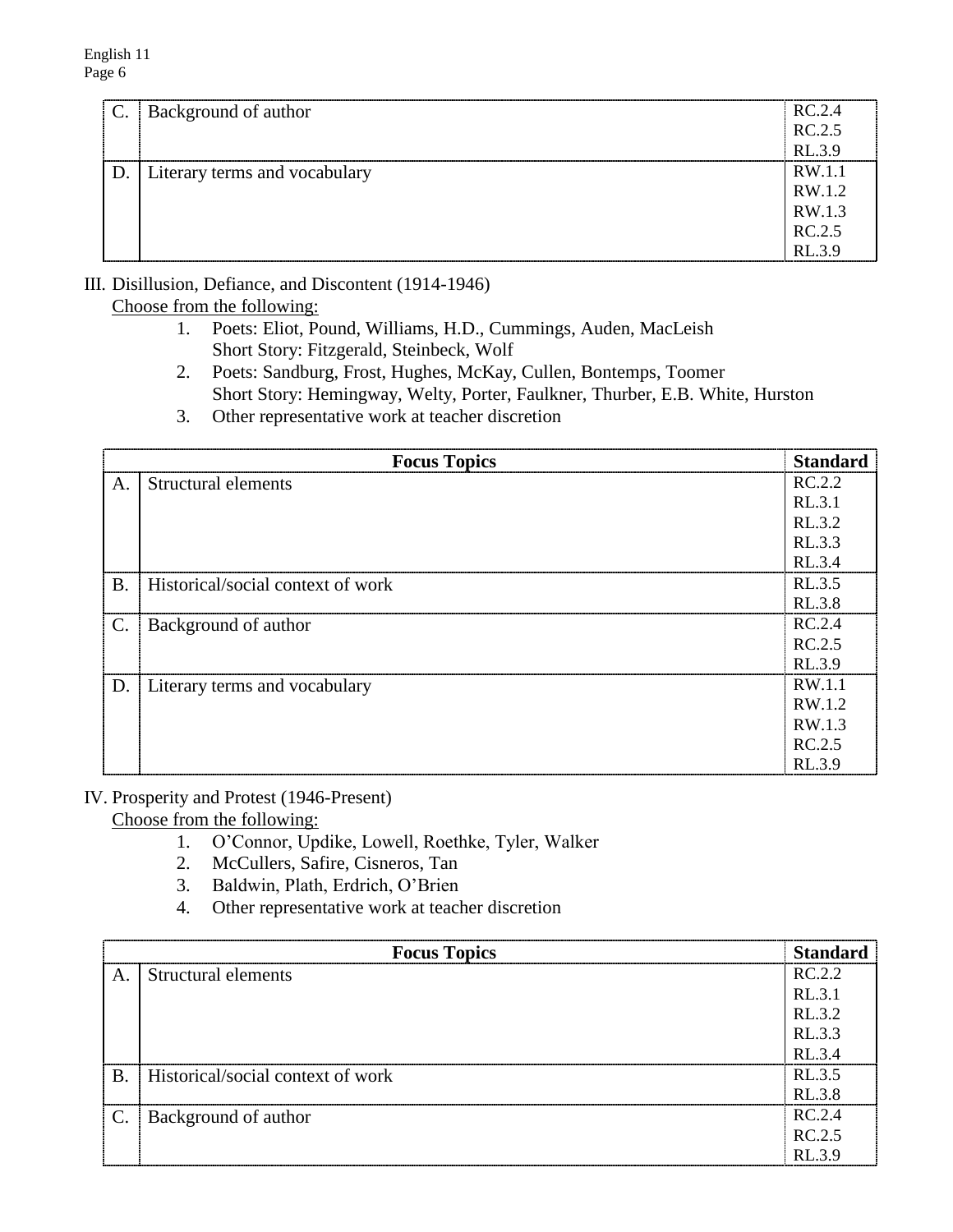| D. Literary terms and vocabulary | RW 1.1 |
|----------------------------------|--------|
|                                  | RW 1.2 |
|                                  | RW 1.3 |
|                                  | RC.2.5 |
|                                  | RL.3.9 |

## V. Novels, Nonfiction, Drama

Choose one or more from the following authors (full text or excerpt):

| Anaya           | Ellison                                           | Krakauer | Soto      | Walker   |
|-----------------|---------------------------------------------------|----------|-----------|----------|
| Angelou         | Fitzgerald                                        | Miller   | Steinbeck | Wilder   |
| Anderson        | Hemingway                                         | Morrison | Tan       | Williams |
| <b>Bradbury</b> | Hensberry                                         | O'Brien  | Tyler     | Wolfe    |
| Collins         | Kingsolver                                        | Rand     | Vonnegut  | Wright   |
|                 | Other representative author at teacher discretion |          |           |          |

|           | <b>Focus Topics</b>                                     | <b>Standard</b> |
|-----------|---------------------------------------------------------|-----------------|
| Α.        | Structural elements                                     | RC.2.2          |
|           |                                                         | RL.3.1          |
|           |                                                         | RL.3.2          |
|           |                                                         | RL.3.3          |
|           |                                                         | RL.3.4          |
| <b>B.</b> | Socio-historic background /social and political context | RL.3.5          |
|           |                                                         | RL.3.8          |
|           |                                                         | RL.3.9          |
| C.        | Literary devices                                        | RC.2.5          |
|           |                                                         | RL.3.9          |
| D.        | Universal themes/archetypes                             | RL.3.2          |
|           |                                                         | RL.3.5          |
|           |                                                         | RL.3.6          |
| E.        | Figurative language                                     | RL 3.4          |

**DATE OF LAST CONTENT REVISION:** February 1999

**DATE OF CURRENT CONTENT REVISION:** March 2011

**DATE OF BOARD APPROVAL:** April 1999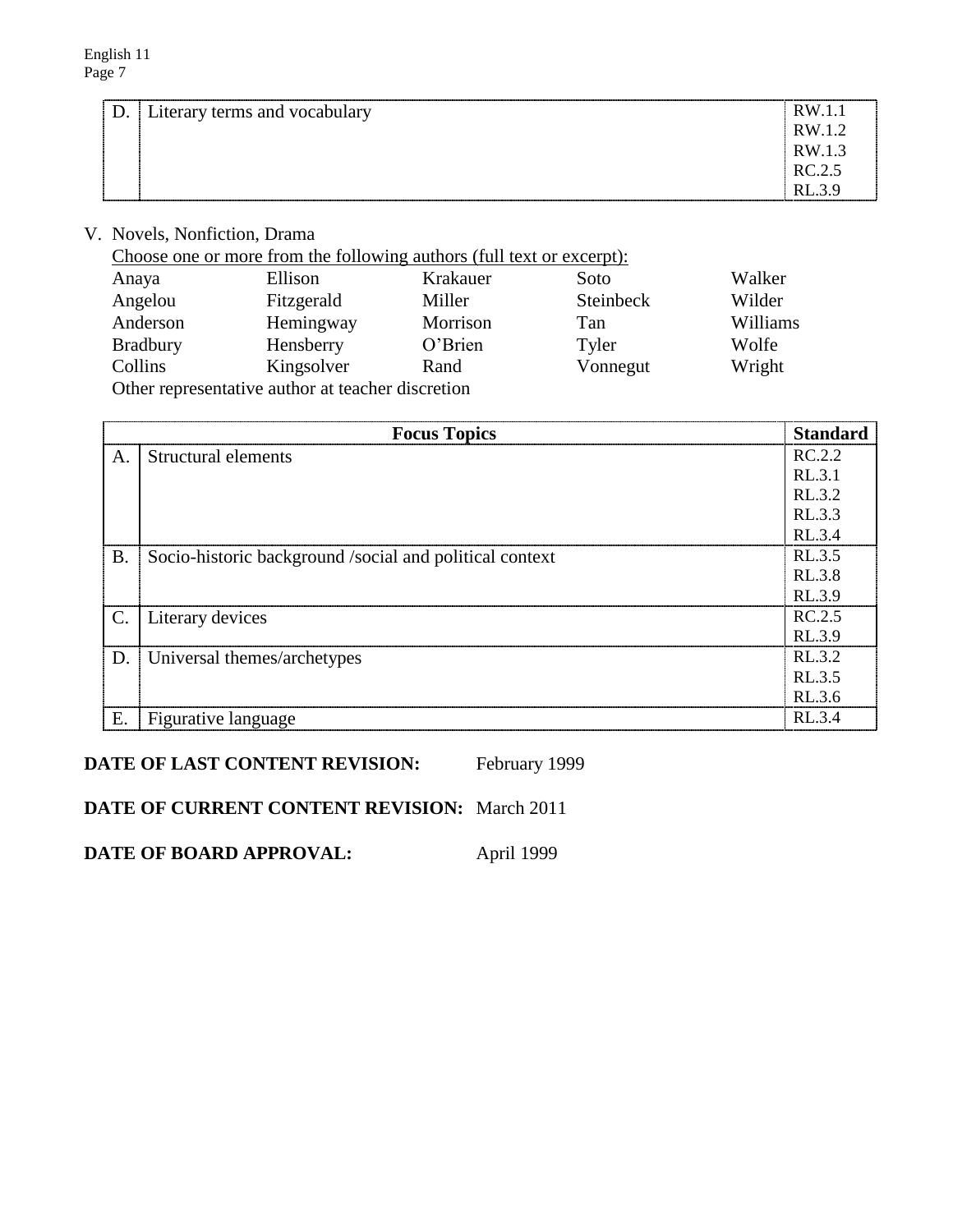English 11 Page 8

# **CALIFORNIA STANDARDS TESTS GRADE 11 ENGLISH-LANGUAGE ARTS**

(Blueprints adopted by the State Board of Education 10/02)

| <b>CALIFORNIA CONTENT STANDARDS: READING</b>                                                                                                                                                                                                                                                                                                                                                                                                                                                                                                                                                           | # of<br><b>Items</b>    | $\frac{9}{6}$ |
|--------------------------------------------------------------------------------------------------------------------------------------------------------------------------------------------------------------------------------------------------------------------------------------------------------------------------------------------------------------------------------------------------------------------------------------------------------------------------------------------------------------------------------------------------------------------------------------------------------|-------------------------|---------------|
| 1.0 WORD ANALYSIS, FLUENCY, AND SYSTEMATIC VOCABULARY<br>DEVELOPMENT: Students apply their knowledge of word origins to<br>determine the meaning of new words encountered in reading<br>materials and use those words accurately.                                                                                                                                                                                                                                                                                                                                                                      | 8                       | 11%           |
| 1.1 Vocabulary and Concept Development: trace the etymology of<br>significant terms used in political science and history                                                                                                                                                                                                                                                                                                                                                                                                                                                                              | $\mathbf{2}$            |               |
| 1.2 Vocabulary and Concept Development: apply knowledge of Greek,<br>Latin, and Anglo-Saxon roots and affixes to draw inferences concerning the<br>meaning of scientific and mathematical terminology                                                                                                                                                                                                                                                                                                                                                                                                  | $\mathbf{2}$            |               |
| 1.3 Vocabulary and Concept Development: discern the meaning of<br>analogies encountered, analyzing specific comparisons as well as<br>relationships and inferences                                                                                                                                                                                                                                                                                                                                                                                                                                     | 4                       |               |
| 2.0 READING COMPREHENSION (FOCUS ON INFORMATIONAL<br>MATERIALS): Students read and understand grade-level-appropriate<br>material. They analyze the organizational patterns, arguments, and<br>positions advanced. The selections in Recommended Readings in<br>Literature, Grades Nine Through Twelve illustrate the quality and<br>complexity of the materials to be read by students. In addition, by<br>grade twelve, students read two million words annually on their own,<br>including a wide variety of classic and contemporary literature,<br>magazines, newspapers, and online information. | 19                      | 25%           |
| 2.1 Structural Features of Informational Materials: analyze both the<br>features and the rhetorical devices of different types of public documents<br>(e.g., policy statements, speeches, debates, platforms) and the way in<br>which authors use those features and devices                                                                                                                                                                                                                                                                                                                           | $\overline{\mathbf{4}}$ |               |
| 2.2 Comprehension and Analysis of Grade-Level-Appropriate Text:<br>analyze the way in which clarity of meaning is affected by the patterns of<br>organization, hierarchical structures, repetition of the main ideas, syntax,<br>and word choice in the text                                                                                                                                                                                                                                                                                                                                           | 3                       |               |
| 2.3 Comprehension and Analysis of Grade-Level-Appropriate Text: verify<br>and clarify facts presented in other types of expository texts by using a<br>variety of consumer, workplace, and public documents                                                                                                                                                                                                                                                                                                                                                                                            | $\boldsymbol{2}$        |               |
| 2.4 Comprehension and Analysis of Grade-Level-Appropriate Text: make<br>warranted and reasonable assertions about the author's argument by using<br>elements of the text to defend and clarify interpretations                                                                                                                                                                                                                                                                                                                                                                                         | $\overline{2}$          |               |
| 2.5 Comprehension and Analysis of Grade-Level-Appropriate Text:<br>analyze an author's implicit and explicit philosophical assumptions and<br>beliefs about a subject                                                                                                                                                                                                                                                                                                                                                                                                                                  | $\boldsymbol{2}$        |               |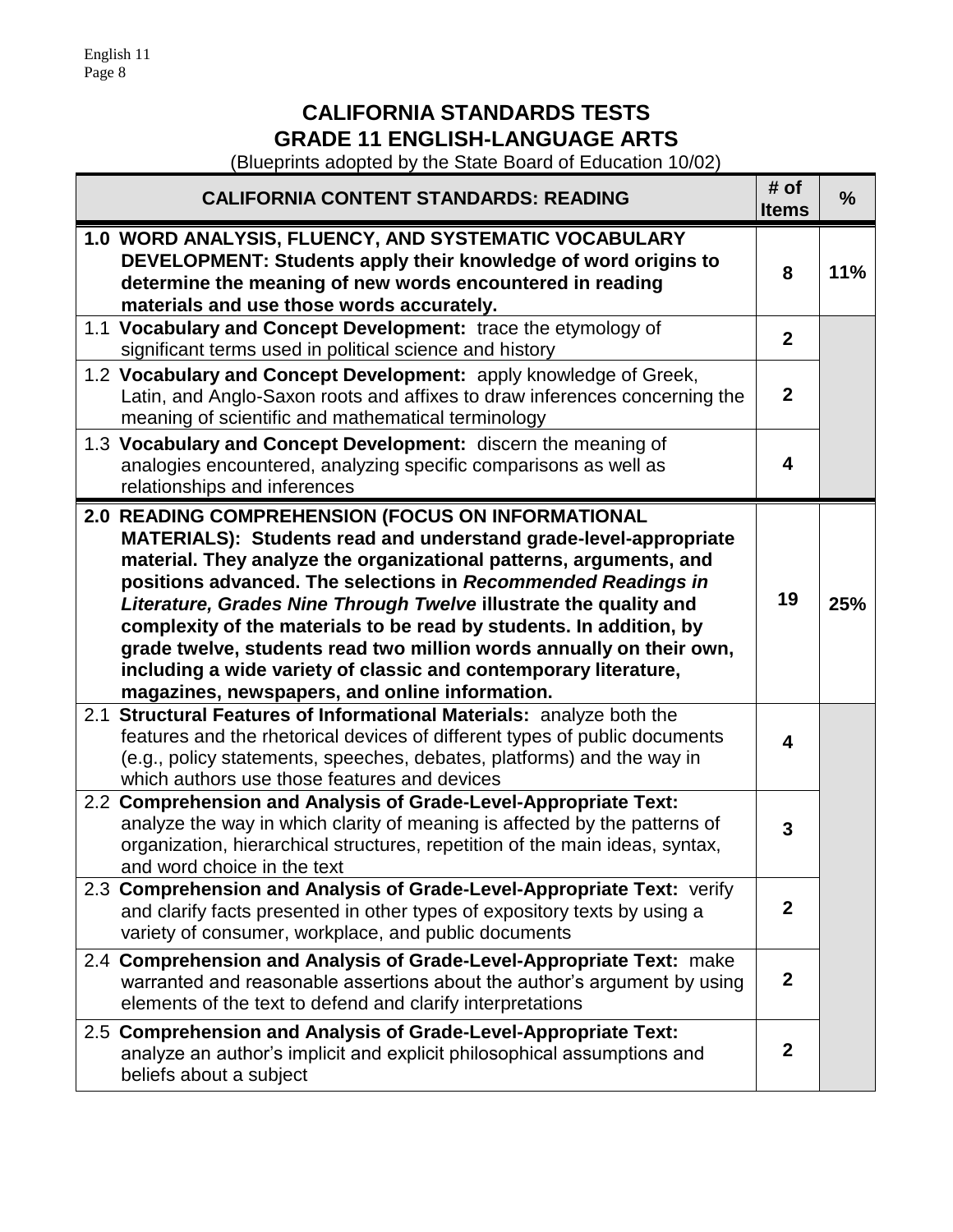| <b>CALIFORNIA CONTENT STANDARDS: READING</b><br><b>Items</b>                                                                                                                                                                                                                                                                                                                                                                          |                             |     |
|---------------------------------------------------------------------------------------------------------------------------------------------------------------------------------------------------------------------------------------------------------------------------------------------------------------------------------------------------------------------------------------------------------------------------------------|-----------------------------|-----|
| 2.6 Expository Critique: critique the power, validity, and truthfulness of<br>arguments set forth in public documents; their appeal to both friendly and<br>hostile audiences; and the extent to which the arguments anticipate and<br>address reader concerns and counterclaims (e.g., appeal to reason, to<br>authority, to pathos and emotion)                                                                                     | 6                           |     |
| 3.0 LITERARY RESPONSE AND ANALYSIS: Students read and respond to<br>historically or culturally significant works of literature that reflect and<br>enhance their studies of history and social science. They conduct in-<br>depth analyses of recurrent themes. The selections in Recommended<br>Readings in Literature, Grades Nine Through Twelve illustrate the<br>quality and complexity of the materials to be read by students. | 17                          | 23% |
| 3.1 Structural Features of Literature: analyze characteristics of sub-genres<br>(e.g., satire, parody, allegory, pastoral) that are used in poetry, prose,<br>plays, novels, short stories, essays, and other basic genres                                                                                                                                                                                                            | $\mathbf{3}$                |     |
| 3.2 Narrative Analysis of Grade-Level-Appropriate Text: analyze the way in<br>which the theme or meaning of a selection represents a view or comment<br>on life, using textual evidence to support the claim                                                                                                                                                                                                                          | 1                           |     |
| 3.3 Narrative Analysis of Grade-Level-Appropriate Text: analyze the way in<br>which irony, tone, mood, the author's style, and the "sound" of language<br>achieve specific rhetorical or aesthetic purposes or both                                                                                                                                                                                                                   | $\mathbf{2}$                |     |
| 3.4 Narrative Analysis of Grade-Level-Appropriate Text: analyze ways in<br>which poets use imagery, personification, figures of speech, and sounds to<br>evoke reader's emotions                                                                                                                                                                                                                                                      | 1                           |     |
| 3.5 Narrative Analysis of Grade-Level-Appropriate Text: analyze<br>recognized works of American literature representing a variety of genres<br>and traditions:                                                                                                                                                                                                                                                                        | 3<br>(rotating<br>annually) |     |
| 1) trace the development of American literature from the Colonial period<br>forward                                                                                                                                                                                                                                                                                                                                                   | (1)                         |     |
| 2) contrast the major periods, themes, styles, and trends and describe how<br>works by members of different cultures relate to one another in each<br>period                                                                                                                                                                                                                                                                          | (1)                         |     |
| 3) evaluate the philosophical, political, religious, ethical, and social<br>influences of the historical period that shaped the characters, plots, and<br>settings                                                                                                                                                                                                                                                                    | (1)                         |     |
| 3.6 Narrative Analysis of Grade-Level-Appropriate Text: analyze the way in<br>which authors through the centuries have used archetypes drawn from<br>myth and tradition in literature, film, political speeches, and religious<br>writings (e.g., how the archetypes of banishment from an ideal world may<br>be used to interpret Shakespeare's tragedy Macbeth)                                                                     | 1                           |     |
| 3.7 Narrative Analysis of Grade-Level-Appropriate Text: analyze<br>recognized works of world literature from a variety of authors (12 <sup>th</sup> grade)                                                                                                                                                                                                                                                                            | NA*                         |     |
| 3.8 Literary Criticism: analyze the clarity and consistency of political<br>assumptions in a selection of literary works or essays on a topic (e.g.,<br>suffrage, women's role in organized labor) (Political Approach)                                                                                                                                                                                                               | $\mathbf{3}$                |     |